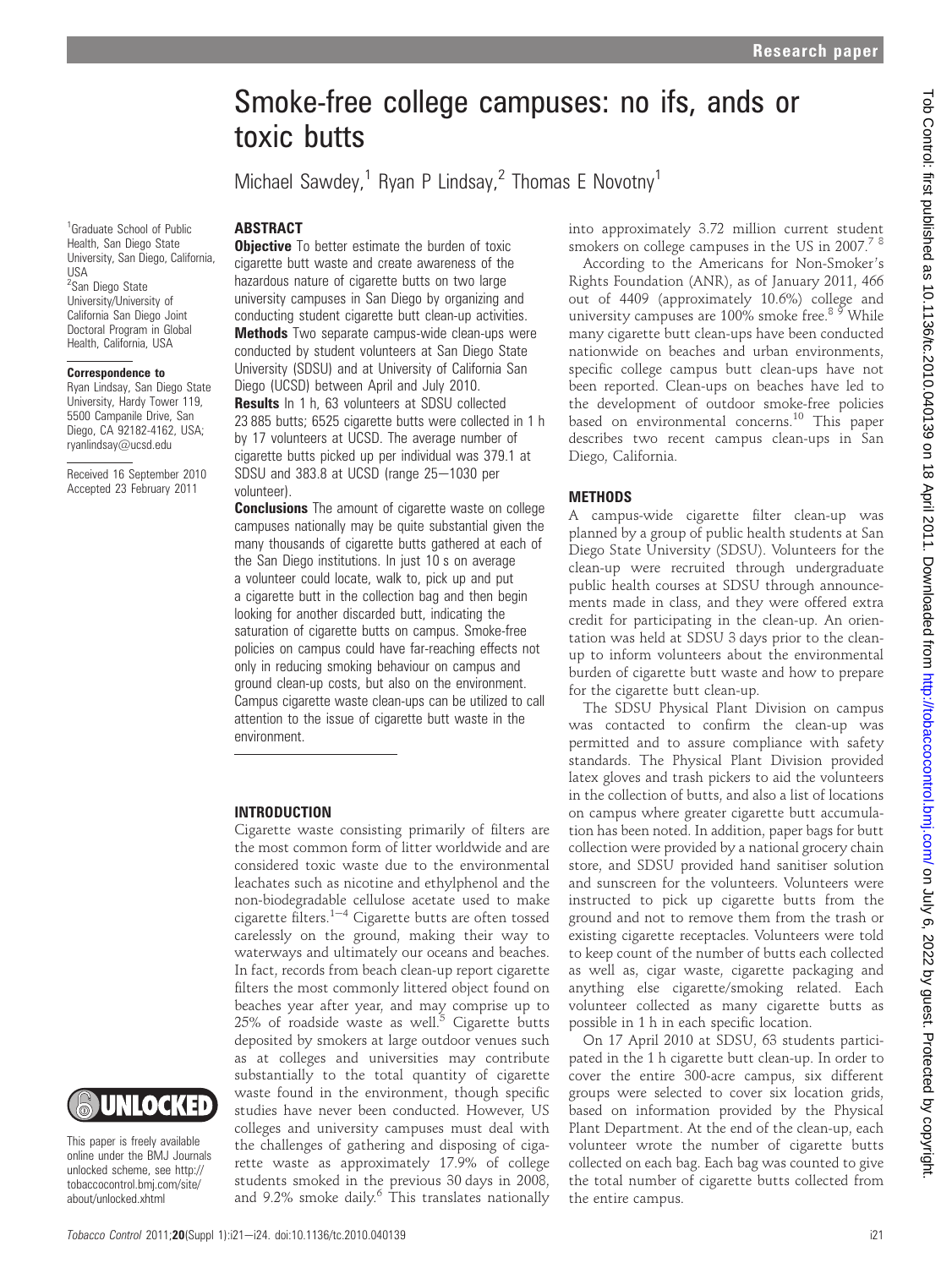A second cigarette waste clean-up was also conducted as part of a summer global health course by 17 high schools students on the University of California San Diego (UCSD) campus (La Jolla) on 20 July 2010. Students were sent to eight different geographic areas on campus that covered all major walkways within the central area of the 1200-acre campus. The methodology for the clean-up and reporting were similar to that described for SDSU.

SDSU and UCSD are both located within San Diego County, a coastal environment with extensive beach environments to the west and a desert biome to the east. Their enrolments are approximately 35 000 and 27 500 respectively. Both universities have numerous cigarette specific receptacles and the Physical Plant at each university report picking up cigarette waste during normal trash collecting activities at least weekly. No clean-ups specifically for cigarette waste were reported by the universities.

## RESULTS

In 1 h, the 63 volunteers at SDSU collected 23 885 butts, 10 cigarette-packaging containers and 2 cigars; 6525 cigarette butts were collected in 1 h by 17 volunteers at UCSD. The average number of cigarette butts picked up per individual was 379.1 at SDSU and  $383.8$  at UCSD (range  $25-1030$  per volunteer). The amount of butts per volunteer depended largely on the respective area to which they were assigned. The overall rate of cigarette clean-up per volunteer amounted to 1.05 cigarette butts picked up every 10 s.

As part of Earth Day activities (2010) at SDSU, the cigarette butt waste was displayed in two large clear cylinders, along with a poster describing the clean-up (figure 1), to call attention to the issue of cigarette waste on campus. In addition, the results were presented by one of the authors (MS) to a meeting of the Associated Students in order to stimulate discussion on developing a smoke-free campus policy.

## **DISCUSSION**

The amount of cigarette waste on college campuses nationally may be quite substantial given the many thousands of cigarette butts gathered at each of the San Diego institutions. Perhaps most indicative of the saturation of cigarette butt waste on campuses is the rate of butt discovery, where in just



**Figure 1** Poster with cigarette butt clean-up results created for Earth Day, San Diego State University, San Diego, California, USA, 2010.

10 s on average a volunteer could locate, walk to, pick up and put a cigarette butt in the collection bag, and then begin looking for another discarded butt. This rate of pick-up surprised the volunteers and impressed on them how many discarded cigarette butts may be encountered on each of the campuses.

## Smoking in college

Smoking rates have been on the decline for decades in the US, to the current level of 20.6% among adults 18 and over.<sup>11</sup> The 30-day and daily use prevalence of cigarettes among full-time students at 4-year colleges is 17.9 and 9.2% respectively, which is lower than their age-mates not enrolled full time who had 30-day and daily use prevalence rates of 31.4 and 24.7%.<sup>6</sup> Nationwide only 11.1% of those with an undergraduate degree smoke indicating that increasing education may influence smoking behaviour.<sup>11</sup> There is a high desire to quit among college students, with one study reporting that among students at trade or technical schools 74% had reported a previous quit attempt.12 Other studies report between 52.6 and 64.0% of college smokers wanted to quit before graduation.<sup>12</sup> <sup>13</sup> About three out of four college smokers started smoking before college, and 39.4% of smokers say their level of smoking increased during college.

These statistics illustrate a high level of transition in smoking behaviour during the college years. Tobacco control policies on campus should realise the important opportunity that exists to reduce smoking prevalence on campus by implementing smokefree campuses and increased attention to the environmental issues associated with discarded cigarette butts. In a large nationwide survey conducted by the Princeton Review, twothirds (64%) of incoming freshman in 2010 reported that a comparison of a college's commitment to environmental issues would contribute to the student's decision to apply to or attend a school, indicating a high level of ecoconsciousness among college students.<sup>14</sup>

# Smoke free policies

There is overwhelming evidence of how smoke-free policies in the workplace have been effective in assisting workers to quit smoking.<sup>15</sup> <sup>16</sup> Furthermore, smoke-free policies in restaurants have been shown to slow initiation of smoking among adolescents in a community by reducing the transition from experimentation with smoking to established use.<sup>17</sup> Similar to the workplace and restaurant smoke-free policies, campus-wide smoking bans could reduce the number of smokers on campus and perceived social norms regarding tobacco use thus representing a potentially powerful prevention and control mechanism. Surveys of college students have shown that smokers and non-smokers generally support tobacco control policies on campus.18 19 While decreasing the number of students who smoke on campus would undoubtedly result in health benefits among student smokers, and those exposed through secondhand smoke, it would also reduce the amount of toxic cigarette waste produced on campus.

College campuses are places of leadership, learning, enlightenment and change. Regarding the adoption of policies to reduce environmental waste footprints, colleges and universities have the responsibility to raise the level of attention to smoking as an environmental hazard. As college and university administrators strive to reduce their environmental waste footprint they should consider how continuing to allow smoking on campus results in environmental contamination. Agencies that provide rankings on how 'green' a campus is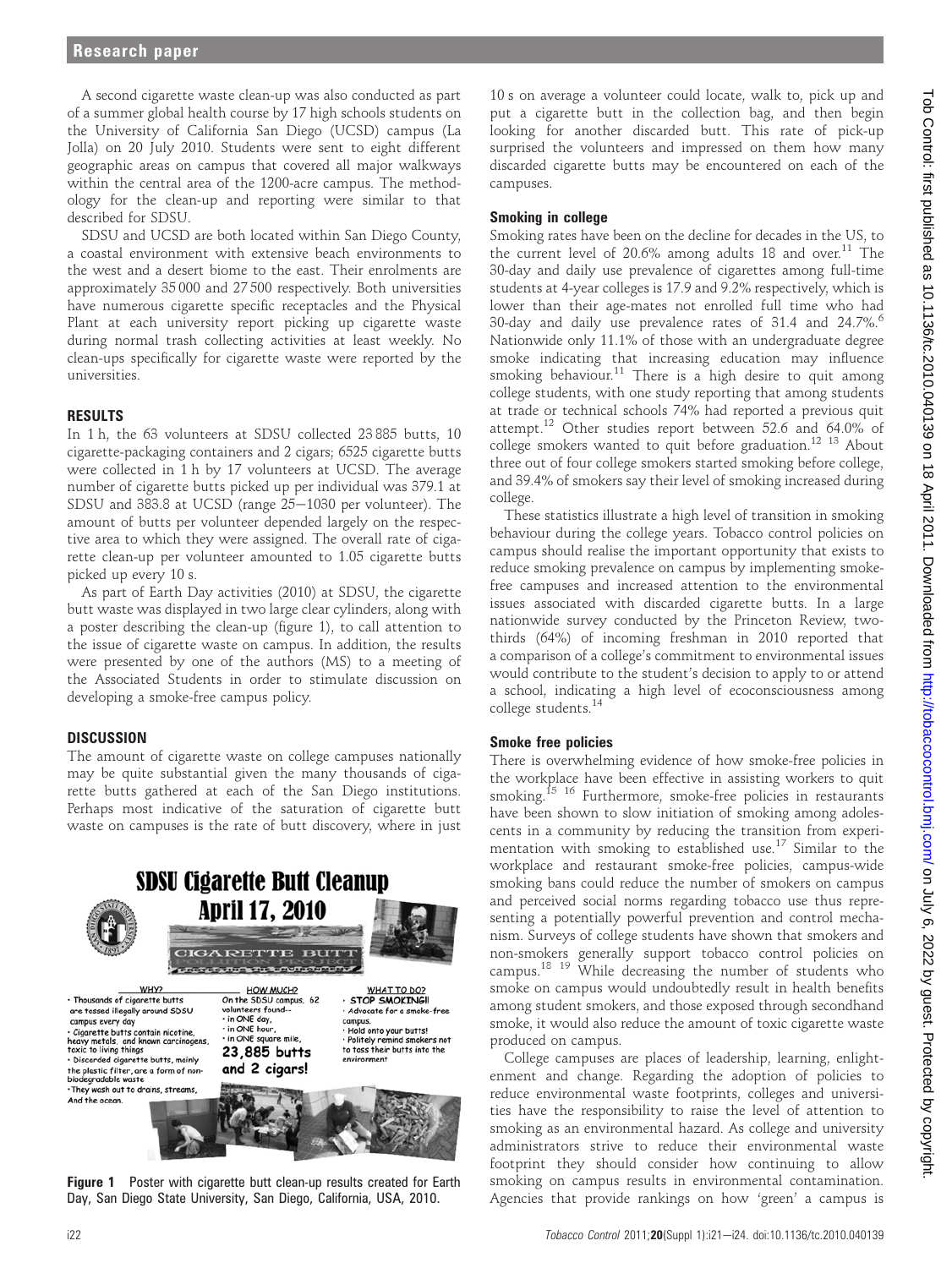## What this paper adds

- ▶ Many descriptive studies have reported the burden of toxic cigarette waste in beaches, parks and other outdoor venues. No study has ever reported the results of a cigarette butt clean-up on a college campus.
- $\blacktriangleright$  The two campuses evaluated within this report have a substantial burden of cigarette waste. A 1 h campus-wide clean-up methodology was used to measure cigarette waste on campus. The methods described herein can be used to (1) measure the burden of cigarette waste, (2) monitor smoking policy behaviour and (3) monitor changes in cigarette butt littering behaviour. Disseminating the results of cigarette waste clean-ups on campus may be beneficial in enacting policy change that could reduce smoking among students and improve the physical environment.

such as the Sierra Club, the Sustainable Endowments Institute and Greenopia should consider cigarette waste and smoke-free policies in their rankings. A smoke-free policy on campus would reduce avoidable toxic waste produced by smoking on campus. Raising attention to the issue of cigarette waste as an environmental hazard on campus could be helpful in further reducing smoking prevalence or enacting smoke-free policies.

## Costs to facilities

Cigarette butts are not only unattractive on campus, but filters are non-biodegradable plastic and therefore may accumulate in the environment. As colleges and universities often operate as mini-municipalities with their own facilities management divisions, the brunt of clean-up costs for cigarette waste is placed upon the institutions themselves, increasing operating costs. Grounds administrators at Penn State University estimated that annual costs associated with cigarette waste reach US \$150 000.<sup>20</sup> Costs include machinery used to gather cigarette butts, trash and butt receptacles and personnel costs.

## Limitations

While the total number of butts collected by each volunteer is self-reported and prone to counting errors, we believe our data indicate widespread cigarette waste on campus. This is evident in the fact that at each respective campus, the number of cigarette butts gathered per volunteer was similar (379 at SDSU vs 383 at UCSD). The density of cigarette butt receptacles and the schedule of routine sidewalk cleaning by the universities may have biased our results. However, even with routine cleaning, the apparent age of some cigarette butts collected indicate that many are simply missed in the process. Had there been more volunteers, undoubtedly thousands more cigarette butts would have been gathered as there were still many visible cigarette butts at the end of the 1 h clean-up sessions. Furthermore, the clean-up at UCSD was conducted during the summer quarter when substantially fewer students and consequently less smokers were on campus in the weeks preceding the clean-up. Therefore we believe our findings underreport the true burden of cigarette waste on each campus.

## CONCLUSIONS

The two campuses evaluated within this report are substantially burdened by cigarette waste. Campus cigarette waste

clean-ups can be used to call attention to the issue of cigarette butt waste in the environment. Smoke-free policies on campus would have far-reaching effects on not only the health of students but also on the campus environment. Future research could validate the use of this 1 h clean-up methodology in future campus clean-ups as a tool to monitor smoking policy compliance and changes in littering behaviour. Furthermore, research should be performed to determine if college students would be more likely to quit smoking or support outdoor smoke-free policies after considering the environmental impact caused by toxic and hazardous cigarette waste. Further research should be conducted to see how outdoor smoke-free policies on campus effect (1) smoking behaviour including initiation, quit rates and perceived social norms among college students, (2) the amount of cigarette waste on campus and (3) the economic benefit to campuses in reduced clean-up costs.

**Funding** RL is supported by a National Institute on Drug Abuse (NIDA) training grant, no. T32DA023356.

#### Competing interests None.

Contributors MS planned and coordinated the San Diego State University (SDSU) clean-up and the Earth Day activities as well as contributed to the manuscript; RL coordinated the University of California San Diego (UCSD) clean-up and wrote the manuscript; TN supervised the research projects and revised the manuscript.

**Provenance and peer review** Not commissioned; externally peer reviewed.

#### REFERENCES

- Novotny TE, Lum K, Smith E, et al. Cigarettes butts and the case for an environmental policy on hazardous cigarette waste. Int J Environ Res Public Health  $2009;6:1691-705.$
- 2. Micevska T, Warne MS, Pablo F, et al. Variation in, and causes of, toxicity of cigarette butts to a cladoceran and microtox. Arch Environ Contam Toxicol  $2006;$ **50**:205-12.
- 3. Moriwaki H, Kitajima S, Katahira K. Waste on the roadside, 'poi-sute' waste: its distribution and elution potential of pollutants into environment. Waste Manag  $2009:29:1192 - 7$
- 4. **Smith EA,** McDaniel PA. Covering their butts: responses to the cigarette litter problem. Tobacco control 2011;20:100-6.
- **Ocean Conservancy.** International Coastal Cleanup: Summary Report for the United States. The Ocean Conservancy. 2007. http://www.oceanconservancy.org/site/ News2?page=NewsArticle&id=11411 (accessed 14 Sept 2010).
- 6. Johnston LD, O'Malley PM, Bachman JG, et al. Monitoring the Future National Survey Results on Drug Use, 1975-2008: Volume II, College Students and Adults Ages 19-50. Bethesda, MD: National Institute on Drug Abuse, 2009.
- 7. **Johnston L,** O'Malley P, Bachman J, et al. Monitoring the future. National Survey Results on Drug Use, 1975-2007. Volume II: College Students and Adults ages 19-45. 2007. (NIH Publication No. 08-6418B). Bethesda, MD: National Institute on Drug Abuse, 2007.
- 8. National Center for Education Statistics, Education Directory, Colleges and Universities. 2009. http://nces.ed.gov/programs/digest/d09/tables/dt09\_187.asp (accessed Mar 2011).
- 9. **American Nonsmokers Rights Association.** U.S. Colleges and Universities with Smokefree Air Policies. 2011. http://www.no-smoke.org/pdf/smokefreecollege suniversities.pdf (accessed 15 Feb 2011).
- 10. Moore SL, Gregorio D, Carreon M, et al. Composition and distribution of beach debris in Orange County, California. Mar Pollut Bull 2001;42:241-5.
- 11. Centers for Disease Control and Prevention. Vital signs: current cigarette smoking among adults aged=18 years-United States, 2009. MMWR Morb Mortal Wkly Rep  $2010,59.1135 - 40$ .
- 12. Loukas A, Murphy JL, Gottlieb NH. Cigarette smoking and cessation among trade or technical school students in Texas. J Am Coll Health  $2008;56:401-7$
- 13. Levinson AH, Campo S, Gascoigne J, et al. Smoking, but not smokers: identity among college students who smoke cigarettes. Nicotine Tob Res  $2007;9:845 - 52$ .
- 14. The Princeton Review. 2010 College Hopes & Worries Survey Report. 2010. http:// www.princetonreview.com/uploadedFiles/Test\_Preparation/Hopes\_and\_Worries/ HopeAndWorries\_Full%20Report.pdf (accessed 14 Sept 2010).
- 15. **Bauer JE,** Hyland A, Li Q, et al. A longitudinal assessment of the impact of smoke-free worksite policies on tobacco use. Am J Public Health  $2005:95:1024-9.$